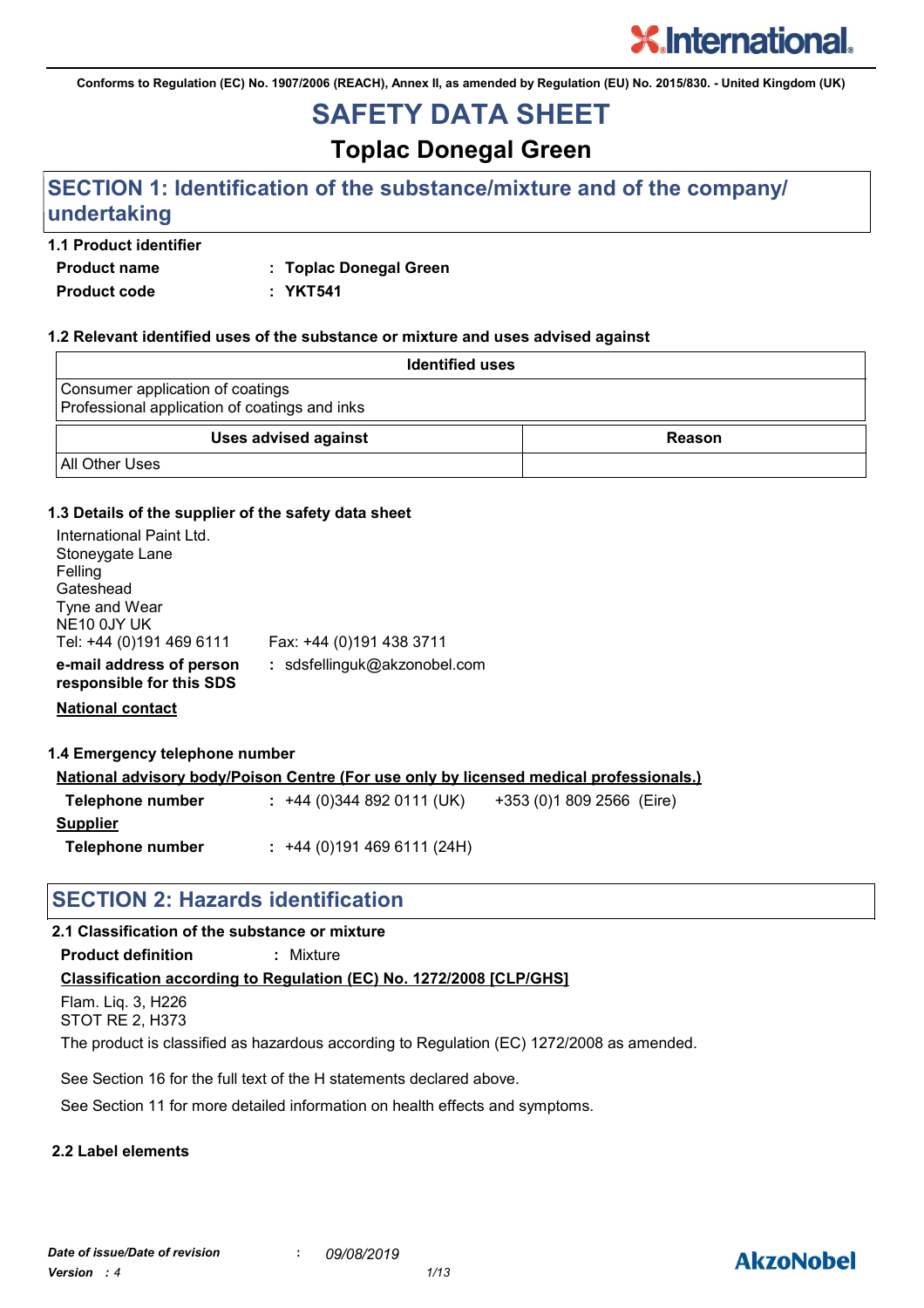# **SECTION 2: Hazards identification**

| <b>Hazard pictograms</b>                                                                                                                                 |                                                                                                                                                                                  |
|----------------------------------------------------------------------------------------------------------------------------------------------------------|----------------------------------------------------------------------------------------------------------------------------------------------------------------------------------|
| <b>Signal word</b>                                                                                                                                       | : Warning                                                                                                                                                                        |
| <b>Hazard statements</b>                                                                                                                                 | : Flammable liquid and vapour.<br>May cause damage to organs through prolonged or repeated exposure.                                                                             |
| <b>Precautionary statements</b>                                                                                                                          |                                                                                                                                                                                  |
| General                                                                                                                                                  | : Read label before use. Keep out of reach of children. If medical advice is needed,<br>have product container or label at hand.                                                 |
| <b>Prevention</b>                                                                                                                                        | Wear protective gloves. Wear eye or face protection. Keep away from heat, hot<br>surfaces, sparks, open flames and other ignition sources. No smoking. Do not<br>breathe vapour. |
| <b>Response</b>                                                                                                                                          | : Get medical attention if you feel unwell. IF ON SKIN (or hair): Take off immediately<br>all contaminated clothing. Rinse skin with water or shower.                            |
| <b>Storage</b>                                                                                                                                           | : Keep cool.                                                                                                                                                                     |
| <b>Disposal</b>                                                                                                                                          | Dispose of contents and container in accordance with all local, regional, national<br>and international regulations.                                                             |
| <b>Hazardous ingredients</b>                                                                                                                             | : Hydrocarbons, C9-C12                                                                                                                                                           |
| <b>Supplemental label</b><br>elements                                                                                                                    | : Contains 2-butanone oxime. May produce an allergic reaction. Repeated exposure<br>may cause skin dryness or cracking.                                                          |
|                                                                                                                                                          | Wear appropriate respirator when ventilation is inadequate.                                                                                                                      |
| <b>Annex XVII - Restrictions</b><br>on the manufacture,<br>placing on the market and<br>use of certain dangerous<br>substances, mixtures and<br>articles | : Not applicable.                                                                                                                                                                |

| 2.3 Other hazards                                      |               |
|--------------------------------------------------------|---------------|
| Other hazards which do<br>not result in classification | : None known. |

# **SECTION 3: Composition/information on ingredients**

# **3.2 Mixtures :** Mixture

| <b>Product/ingredient</b><br>name          | <b>Identifiers</b>                                                                       | $%$ by<br>weight     | <b>Classification</b><br><b>Regulation (EC) No.</b><br>1272/2008 [CLP]                                                                                                      | <b>Nota</b><br>(s) | <b>Type</b> |
|--------------------------------------------|------------------------------------------------------------------------------------------|----------------------|-----------------------------------------------------------------------------------------------------------------------------------------------------------------------------|--------------------|-------------|
| Naphtha (petroleum),<br>hydrotreated heavy | IREACH #:<br>01-2119486659-16<br>EC: 265-150-3<br>CAS: 64742-48-9<br>Index: 649-327-00-6 | ≥25 - ≤50            | Asp. Tox. 1, H304<br>EUH066                                                                                                                                                 | P                  | [1] [2]     |
| Hydrocarbons, C9-C12                       | IREACH #:<br>01-2119458049-33<br>EC: 919-446-0<br>CAS: 1174921-79-9                      | < 2.5                | Flam. Liq. 3, H226<br>STOT SE 3, H336<br>STOT RE 1, H372 (central<br>nervous system (CNS))<br>(inhalation)<br>Asp. Tox. 1, H304<br>Aquatic Chronic 2, H411<br><b>EUH066</b> | P                  | [1] [2]     |
| Date of issue/Date of revision<br>$\cdots$ | 09/08/2019<br>÷.                                                                         | $\sim$ $\sim$ $\sim$ |                                                                                                                                                                             | <b>AkzoNobel</b>   |             |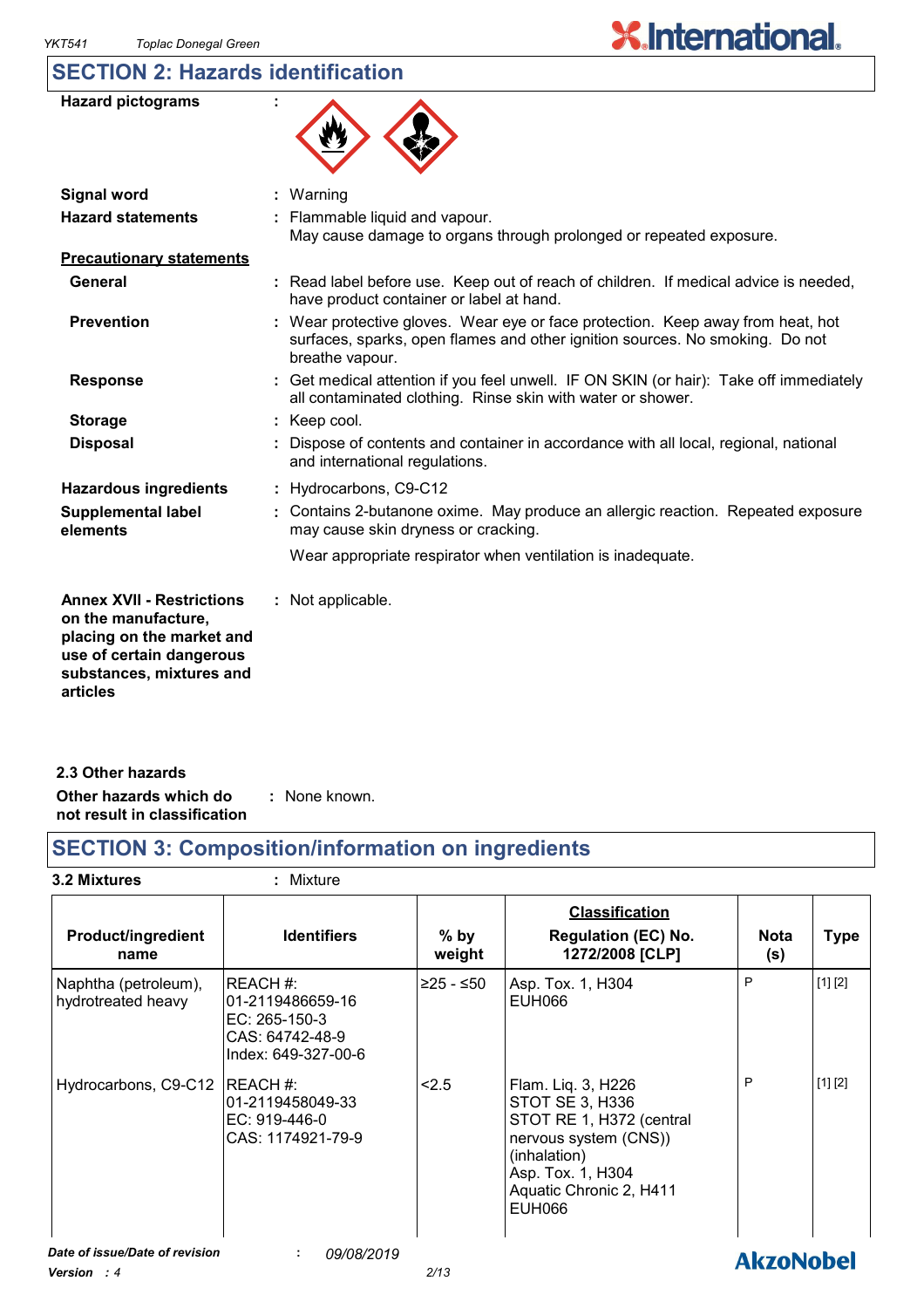# **SECTION 3: Composition/information on ingredients**

| 2-butanone oxime | REACH#:              | ≤0.3 | Acute Tox. 4, H312     | [1] |  |
|------------------|----------------------|------|------------------------|-----|--|
|                  | l01-2119539477-28    |      | Eye Dam. 1, H318       |     |  |
|                  | IEC: 202-496-6       |      | Skin Sens. 1, H317     |     |  |
|                  | CAS: 96-29-7         |      | Carc. 2, H351          |     |  |
|                  | lIndex: 616-014-00-0 |      |                        |     |  |
|                  |                      |      | See Section 16 for the |     |  |
|                  |                      |      | full text of the H     |     |  |
|                  |                      |      | statements declared    |     |  |
|                  |                      |      | above.                 |     |  |
|                  |                      |      |                        |     |  |

There are no additional ingredients present which, within the current knowledge of the supplier and in the concentrations applicable, are classified as hazardous to health or the environment, are PBTs or vPvBs or have been assigned a workplace exposure limit and hence require reporting in this section.

**Type** 

[1] Substance classified with a health or environmental hazard

[2] Substance with a workplace exposure limit

[3] Substance meets the criteria for PBT according to Regulation (EC) No. 1907/2006, Annex XIII

[4] Substance meets the criteria for vPvB according to Regulation (EC) No. 1907/2006, Annex XIII

[5] Substance of equivalent concern

Occupational exposure limits, if available, are listed in Section 8.

# **SECTION 4: First aid measures**

#### **4.1 Description of first aid measures**

| General                           | : In all cases of doubt, or when symptoms persist, seek medical attention. Never give<br>anything by mouth to an unconscious person. If unconscious, place in recovery<br>position and seek medical advice.                    |
|-----------------------------------|--------------------------------------------------------------------------------------------------------------------------------------------------------------------------------------------------------------------------------|
| Eye contact                       | : Remove contact lenses, irrigate copiously with clean, fresh water, holding the<br>eyelids apart for at least 10 minutes and seek immediate medical advice.                                                                   |
| <b>Inhalation</b>                 | : Remove to fresh air. Keep person warm and at rest. If not breathing, if breathing is<br>irregular or if respiratory arrest occurs, provide artificial respiration or oxygen by<br>trained personnel. Seek medical attention. |
| <b>Skin contact</b>               | : Remove contaminated clothing and shoes. Wash skin thoroughly with soap and<br>water or use recognised skin cleanser. Seek medical attention if irritation persists.<br>Do NOT use solvents or thinners.                      |
| Ingestion                         | : If swallowed, seek medical advice immediately and show the container or label.<br>Keep person warm and at rest. Do NOT induce vomiting.                                                                                      |
| <b>Protection of first-aiders</b> | : No action shall be taken involving any personal risk or without suitable training. It<br>may be dangerous to the person providing aid to give mouth-to-mouth resuscitation.                                                  |

#### **4.2 Most important symptoms and effects, both acute and delayed**

#### **Potential acute health effects**

| Eye contact                    | : No known significant effects or critical hazards.                                                                                        |                  |  |
|--------------------------------|--------------------------------------------------------------------------------------------------------------------------------------------|------------------|--|
| <b>Inhalation</b>              | : Exposure to decomposition products may cause a health hazard. Serious effects<br>may be delayed following exposure.                      |                  |  |
| <b>Skin contact</b>            | : Defatting to the skin. May cause skin dryness and irritation.                                                                            |                  |  |
| Ingestion                      | : No known significant effects or critical hazards.                                                                                        |                  |  |
| Over-exposure signs/symptoms   |                                                                                                                                            |                  |  |
| Eye contact                    | : No specific data.                                                                                                                        |                  |  |
| <b>Inhalation</b>              | : Adverse symptoms may include the following:<br>headache<br>drowsiness/fatigue<br>dizziness/vertigo<br>muscle weakness<br>unconsciousness |                  |  |
| <b>Skin contact</b>            | : Adverse symptoms may include the following:<br>irritation<br>dryness<br>cracking                                                         |                  |  |
| Date of issue/Date of revision | 09/08/2019<br>÷.                                                                                                                           | <b>AkzoNobel</b> |  |
| <b>Version</b> : 4             | 3/13                                                                                                                                       |                  |  |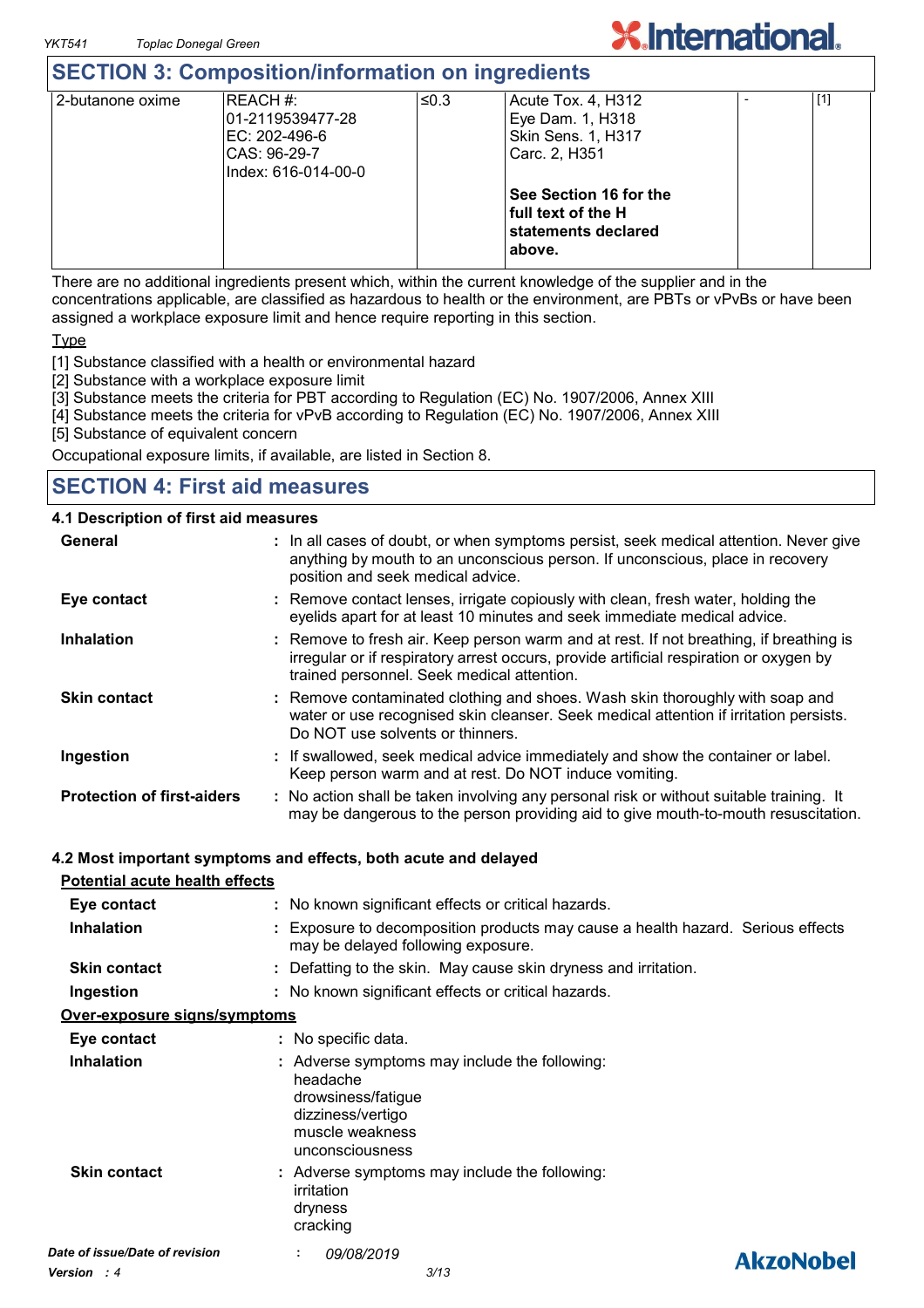| <b>SECTION 4: First aid measures</b>                     |                                                                                                                                                                                                                                                                                                                                                                       |  |
|----------------------------------------------------------|-----------------------------------------------------------------------------------------------------------------------------------------------------------------------------------------------------------------------------------------------------------------------------------------------------------------------------------------------------------------------|--|
| Ingestion                                                | : No specific data.                                                                                                                                                                                                                                                                                                                                                   |  |
|                                                          | 4.3 Indication of any immediate medical attention and special treatment needed                                                                                                                                                                                                                                                                                        |  |
| Notes to physician                                       | : In case of inhalation of decomposition products in a fire, symptoms may be delayed.<br>The exposed person may need to be kept under medical surveillance for 48 hours.                                                                                                                                                                                              |  |
| <b>Specific treatments</b>                               | : No specific treatment.                                                                                                                                                                                                                                                                                                                                              |  |
| <b>SECTION 5: Firefighting measures</b>                  |                                                                                                                                                                                                                                                                                                                                                                       |  |
| 5.1 Extinguishing media                                  |                                                                                                                                                                                                                                                                                                                                                                       |  |
| Suitable extinguishing<br>media                          | : Use dry chemical, $CO2$ , water spray (fog) or foam.                                                                                                                                                                                                                                                                                                                |  |
| Unsuitable extinguishing<br>media                        | : Do not use water jet.                                                                                                                                                                                                                                                                                                                                               |  |
|                                                          | 5.2 Special hazards arising from the substance or mixture                                                                                                                                                                                                                                                                                                             |  |
| <b>Hazards from the</b><br>substance or mixture          | : Flammable liquid and vapour. In a fire or if heated, a pressure increase will occur<br>and the container may burst, with the risk of a subsequent explosion. Runoff to<br>sewer may create fire or explosion hazard.                                                                                                                                                |  |
| <b>Hazardous thermal</b><br>decomposition products       | : Decomposition products may include the following materials:<br>carbon dioxide<br>carbon monoxide<br>nitrogen oxides<br>halogenated compounds<br>metal oxide/oxides                                                                                                                                                                                                  |  |
| 5.3 Advice for firefighters                              |                                                                                                                                                                                                                                                                                                                                                                       |  |
| <b>Special protective actions</b><br>for fire-fighters   | : Promptly isolate the scene by removing all persons from the vicinity of the incident if<br>there is a fire. No action shall be taken involving any personal risk or without<br>suitable training. Move containers from fire area if this can be done without risk.<br>Use water spray to keep fire-exposed containers cool.                                         |  |
| <b>Special protective</b><br>equipment for fire-fighters | : Fire-fighters should wear appropriate protective equipment and self-contained<br>breathing apparatus (SCBA) with a full face-piece operated in positive pressure<br>mode. Clothing for fire-fighters (including helmets, protective boots and gloves)<br>conforming to European standard EN 469 will provide a basic level of protection for<br>chemical incidents. |  |

# **SECTION 6: Accidental release measures**

# **6.1 Personal precautions, protective equipment and emergency procedures**

| For non-emergency<br>personnel   | : No action shall be taken involving any personal risk or without suitable training.<br>Evacuate surrounding areas. Keep unnecessary and unprotected personnel from<br>entering. Do not touch or walk through spilt material. Shut off all ignition sources.<br>No flares, smoking or flames in hazard area. Avoid breathing vapour or mist.<br>Provide adequate ventilation. Wear appropriate respirator when ventilation is<br>inadequate. Put on appropriate personal protective equipment. |
|----------------------------------|------------------------------------------------------------------------------------------------------------------------------------------------------------------------------------------------------------------------------------------------------------------------------------------------------------------------------------------------------------------------------------------------------------------------------------------------------------------------------------------------|
| For emergency responders         | : If specialised clothing is required to deal with the spillage, take note of any<br>information in Section 8 on suitable and unsuitable materials. See also the<br>information in "For non-emergency personnel".                                                                                                                                                                                                                                                                              |
| 6.2 Environmental<br>precautions | : Avoid dispersal of spilt material and runoff and contact with soil, waterways, drains<br>and sewers. Inform the relevant authorities if the product has caused environmental<br>pollution (sewers, waterways, soil or air).                                                                                                                                                                                                                                                                  |

# **6.3 Methods and material for containment and cleaning up**

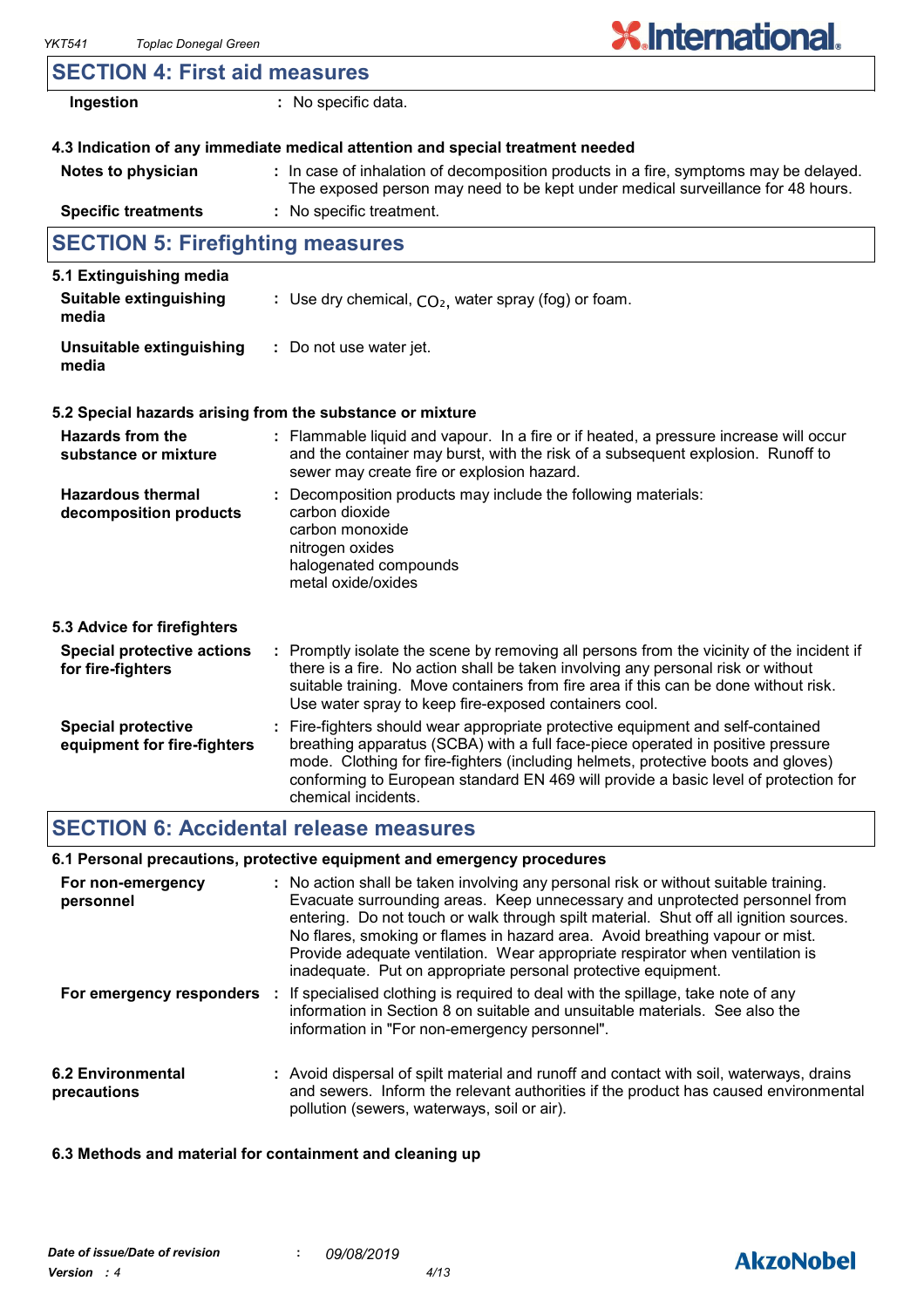# **SECTION 6: Accidental release measures**

| <b>Small spill</b>                 | : Stop leak if without risk. Move containers from spill area. Use spark-proof tools and<br>explosion-proof equipment. Dilute with water and mop up if water-soluble.<br>Alternatively, or if water-insoluble, absorb with an inert dry material and place in an<br>appropriate waste disposal container. Dispose of via a licensed waste disposal<br>contractor.                                                                                                                                                                                                                                                                                           |
|------------------------------------|------------------------------------------------------------------------------------------------------------------------------------------------------------------------------------------------------------------------------------------------------------------------------------------------------------------------------------------------------------------------------------------------------------------------------------------------------------------------------------------------------------------------------------------------------------------------------------------------------------------------------------------------------------|
| Large spill                        | : Stop leak if without risk. Move containers from spill area. Use spark-proof tools and<br>explosion-proof equipment. Approach the release from upwind. Prevent entry into<br>sewers, water courses, basements or confined areas. Wash spillages into an<br>effluent treatment plant or proceed as follows. Contain and collect spillage with non-<br>combustible, absorbent material e.g. sand, earth, vermiculite or diatomaceous earth<br>and place in container for disposal according to local regulations. Dispose of via a<br>licensed waste disposal contractor. Contaminated absorbent material may pose the<br>same hazard as the spilt product. |
| 6.4 Reference to other<br>sections | : See Section 1 for emergency contact information.<br>See Section 8 for information on appropriate personal protective equipment.<br>See Section 13 for additional waste treatment information.                                                                                                                                                                                                                                                                                                                                                                                                                                                            |

# **SECTION 7: Handling and storage**

The information in this section contains generic advice and guidance. The list of Identified Uses in Section 1 should be consulted for any available use-specific information provided in the Exposure Scenario(s).

#### **7.1 Precautions for safe handling**

| <b>Protective measures</b>                | : Put on appropriate personal protective equipment (see Section 8). Do not breathe<br>vapour or mist. Do not ingest. Avoid contact with eyes, skin and clothing. Use only<br>with adequate ventilation. Wear appropriate respirator when ventilation is<br>inadequate. Do not enter storage areas and confined spaces unless adequately<br>ventilated. Keep in the original container or an approved alternative made from a<br>compatible material, kept tightly closed when not in use. Store and use away from<br>heat, sparks, open flame or any other ignition source. Use explosion-proof electrical<br>(ventilating, lighting and material handling) equipment. Use only non-sparking tools.<br>Take precautionary measures against electrostatic discharges. Empty containers<br>retain product residue and can be hazardous. Do not reuse container. |
|-------------------------------------------|---------------------------------------------------------------------------------------------------------------------------------------------------------------------------------------------------------------------------------------------------------------------------------------------------------------------------------------------------------------------------------------------------------------------------------------------------------------------------------------------------------------------------------------------------------------------------------------------------------------------------------------------------------------------------------------------------------------------------------------------------------------------------------------------------------------------------------------------------------------|
| Advice on general<br>occupational hygiene | Eating, drinking and smoking should be prohibited in areas where this material is<br>handled, stored and processed. Workers should wash hands and face before<br>eating, drinking and smoking. Remove contaminated clothing and protective<br>equipment before entering eating areas. See also Section 8 for additional<br>information on hygiene measures.                                                                                                                                                                                                                                                                                                                                                                                                                                                                                                   |

#### **7.2 Conditions for safe storage, including any incompatibilities**

Store in accordance with local regulations. Store in a segregated and approved area. Store in original container protected from direct sunlight in a dry, cool and well-ventilated area, away from incompatible materials (see Section 10) and food and drink. Eliminate all ignition sources. Vapours are heavier than air and may spread along floors. Separate from oxidizing materials. Keep container tightly closed and sealed until ready for use. Containers that have been opened must be carefully resealed and kept upright to prevent leakage. Do not store in unlabelled containers. Use appropriate containment to avoid environmental contamination.

| 7.3 Specific end use(s) |  |
|-------------------------|--|
| <b>Recommendations</b>  |  |

| Not available. |
|----------------|
|----------------|

| Industrial sector specific | : Not available. |
|----------------------------|------------------|
| solutions                  |                  |

# **SECTION 8: Exposure controls/personal protection**

The information in this section contains generic advice and guidance. Information is provided based on typical anticipated uses of the product. Additional measures might be required for bulk handling or other uses that could significantly increase worker exposure or environmental releases.

#### **8.1 Control parameters**

#### **Occupational exposure limits**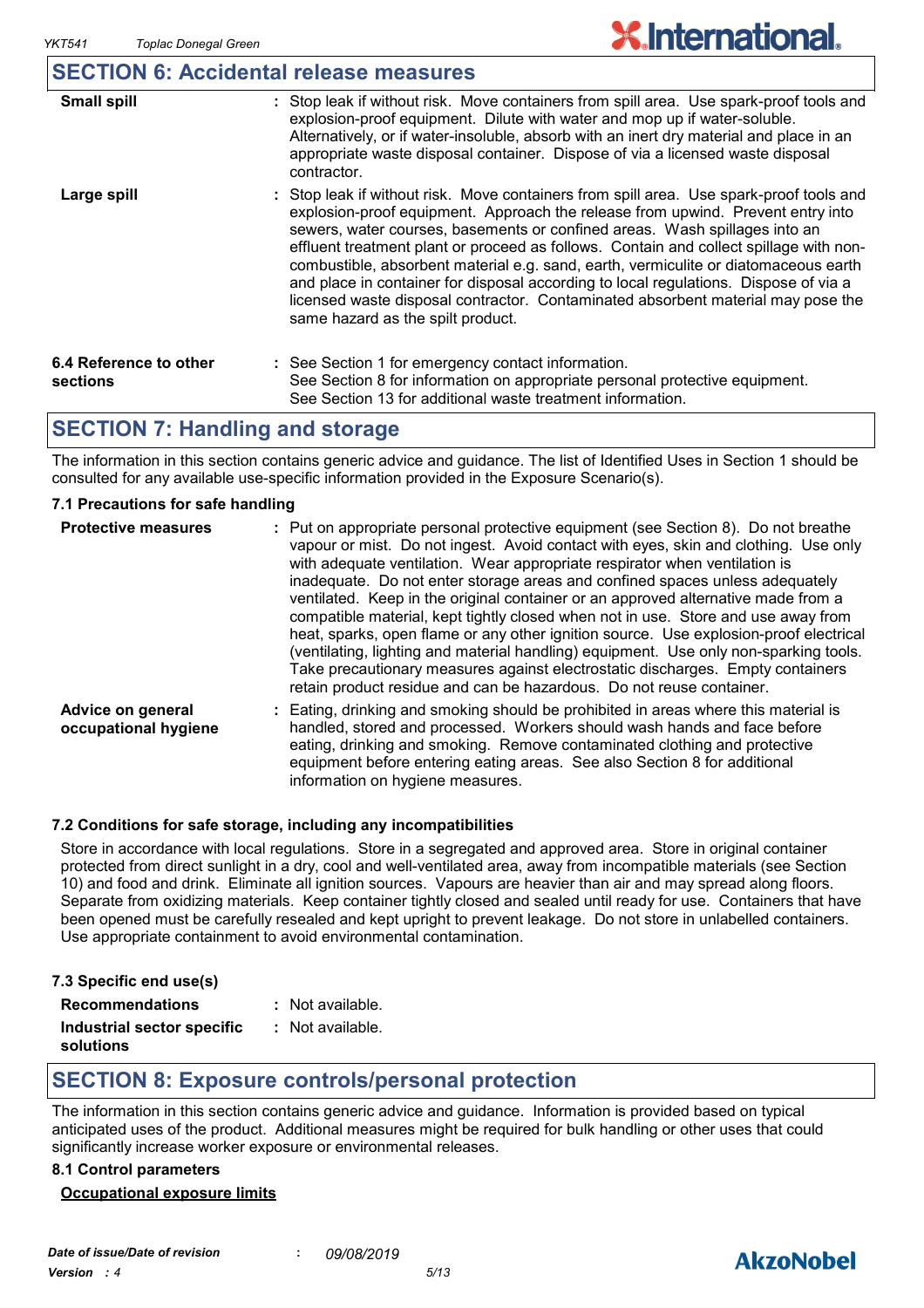$\overline{\mathsf{I}}$ 

# **SECTION 8: Exposure controls/personal protection**

| Product/ingredient name                                  |                                                                                                                                                                                                                                                                                                                                                                                          | <b>Exposure limit values</b>                                                                                                                                                                                                                                                                                                                                                                                                                                                                                                                                                                                                                                                                                                                                                                                                                                                                                                                                                                                                                                                                    |  |  |  |
|----------------------------------------------------------|------------------------------------------------------------------------------------------------------------------------------------------------------------------------------------------------------------------------------------------------------------------------------------------------------------------------------------------------------------------------------------------|-------------------------------------------------------------------------------------------------------------------------------------------------------------------------------------------------------------------------------------------------------------------------------------------------------------------------------------------------------------------------------------------------------------------------------------------------------------------------------------------------------------------------------------------------------------------------------------------------------------------------------------------------------------------------------------------------------------------------------------------------------------------------------------------------------------------------------------------------------------------------------------------------------------------------------------------------------------------------------------------------------------------------------------------------------------------------------------------------|--|--|--|
| Naphtha (petroleum), hydrotreated heavy                  |                                                                                                                                                                                                                                                                                                                                                                                          | <b>EU OEL (Europe).</b><br>TWA: 1200 mg/m <sup>3</sup> 8 hours.<br>TWA: 197 ppm 8 hours.                                                                                                                                                                                                                                                                                                                                                                                                                                                                                                                                                                                                                                                                                                                                                                                                                                                                                                                                                                                                        |  |  |  |
| Hydrocarbons, C9-C12                                     |                                                                                                                                                                                                                                                                                                                                                                                          | 80/1107/EEC (Europe).<br>TWA: 100 ppm 8 hours.<br>TWA: 500 mg/m <sup>3</sup> 8 hours.                                                                                                                                                                                                                                                                                                                                                                                                                                                                                                                                                                                                                                                                                                                                                                                                                                                                                                                                                                                                           |  |  |  |
| <b>Recommended monitoring</b><br>procedures<br>required. |                                                                                                                                                                                                                                                                                                                                                                                          | If this product contains ingredients with exposure limits, personal, workplace<br>atmosphere or biological monitoring may be required to determine the effectiveness<br>of the ventilation or other control measures and/or the necessity to use respiratory<br>protective equipment. Reference should be made to monitoring standards, such as<br>the following: European Standard EN 689 (Workplace atmospheres - Guidance for<br>the assessment of exposure by inhalation to chemical agents for comparison with<br>limit values and measurement strategy) European Standard EN 14042 (Workplace<br>atmospheres - Guide for the application and use of procedures for the assessment<br>of exposure to chemical and biological agents) European Standard EN 482<br>(Workplace atmospheres - General requirements for the performance of procedures<br>for the measurement of chemical agents) Reference to national guidance<br>documents for methods for the determination of hazardous substances will also be                                                                             |  |  |  |
| <b>DNELs/DMELs</b>                                       |                                                                                                                                                                                                                                                                                                                                                                                          |                                                                                                                                                                                                                                                                                                                                                                                                                                                                                                                                                                                                                                                                                                                                                                                                                                                                                                                                                                                                                                                                                                 |  |  |  |
| No DNELs/DMELs available.                                |                                                                                                                                                                                                                                                                                                                                                                                          |                                                                                                                                                                                                                                                                                                                                                                                                                                                                                                                                                                                                                                                                                                                                                                                                                                                                                                                                                                                                                                                                                                 |  |  |  |
| <b>PNECs</b>                                             |                                                                                                                                                                                                                                                                                                                                                                                          |                                                                                                                                                                                                                                                                                                                                                                                                                                                                                                                                                                                                                                                                                                                                                                                                                                                                                                                                                                                                                                                                                                 |  |  |  |
| No PNECs available                                       |                                                                                                                                                                                                                                                                                                                                                                                          |                                                                                                                                                                                                                                                                                                                                                                                                                                                                                                                                                                                                                                                                                                                                                                                                                                                                                                                                                                                                                                                                                                 |  |  |  |
| 8.2 Exposure controls                                    |                                                                                                                                                                                                                                                                                                                                                                                          |                                                                                                                                                                                                                                                                                                                                                                                                                                                                                                                                                                                                                                                                                                                                                                                                                                                                                                                                                                                                                                                                                                 |  |  |  |
| Appropriate engineering<br>controls                      | : Use only with adequate ventilation. Use process enclosures, local exhaust<br>ventilation or other engineering controls to keep worker exposure to airborne<br>contaminants below any recommended or statutory limits. The engineering<br>controls also need to keep gas, vapour or dust concentrations below any lower<br>explosive limits. Use explosion-proof ventilation equipment. |                                                                                                                                                                                                                                                                                                                                                                                                                                                                                                                                                                                                                                                                                                                                                                                                                                                                                                                                                                                                                                                                                                 |  |  |  |
| <b>Individual protection measures</b>                    |                                                                                                                                                                                                                                                                                                                                                                                          |                                                                                                                                                                                                                                                                                                                                                                                                                                                                                                                                                                                                                                                                                                                                                                                                                                                                                                                                                                                                                                                                                                 |  |  |  |
| <b>Hygiene measures</b>                                  |                                                                                                                                                                                                                                                                                                                                                                                          | : Wash hands, forearms and face thoroughly after handling chemical products,<br>before eating, smoking and using the lavatory and at the end of the working period.<br>Appropriate techniques should be used to remove potentially contaminated clothing.<br>Wash contaminated clothing before reusing. Ensure that eyewash stations and<br>safety showers are close to the workstation location.                                                                                                                                                                                                                                                                                                                                                                                                                                                                                                                                                                                                                                                                                               |  |  |  |
| <b>Eye/face protection</b>                               | glasses with side-shields.                                                                                                                                                                                                                                                                                                                                                               | : Safety eyewear complying with an approved standard should be used when a risk<br>assessment indicates this is necessary to avoid exposure to liquid splashes, mists,<br>gases or dusts. Use eye protection according to EN 166, designed to protect<br>against liquid splashes. If contact is possible, the following protection should be<br>worn, unless the assessment indicates a higher degree of protection: safety                                                                                                                                                                                                                                                                                                                                                                                                                                                                                                                                                                                                                                                                     |  |  |  |
| <b>Skin protection</b>                                   |                                                                                                                                                                                                                                                                                                                                                                                          |                                                                                                                                                                                                                                                                                                                                                                                                                                                                                                                                                                                                                                                                                                                                                                                                                                                                                                                                                                                                                                                                                                 |  |  |  |
| <b>Hand protection</b>                                   |                                                                                                                                                                                                                                                                                                                                                                                          | : Use chemical resistant gloves classified under Standard EN 374: Protective gloves<br>against chemicals and micro-organisms. Recommended: Viton® or Nitrile<br>gloves. When prolonged or frequently repeated contact may occur, a glove with a<br>protection class of 6 (breakthrough time greater than 480 minutes according to EN<br>374) is recommended. When only brief contact is expected, a glove with a<br>protection class of 2 or higher (breakthrough time greater than 30 minutes<br>according to EN 374) is recommended. The user must check that the final choice<br>of type of glove selected for handling this product is the most appropriate and takes<br>into account the particular conditions of use, as included in the user's risk<br>assessment. NOTICE: The selection of a specific glove for a particular application<br>and duration of use in a workplace should also take into account all relevant<br>workplace factors such as, but not limited to: Other chemicals which may be<br>handled, physical requirements (cut/puncture protection, dexterity, thermal |  |  |  |

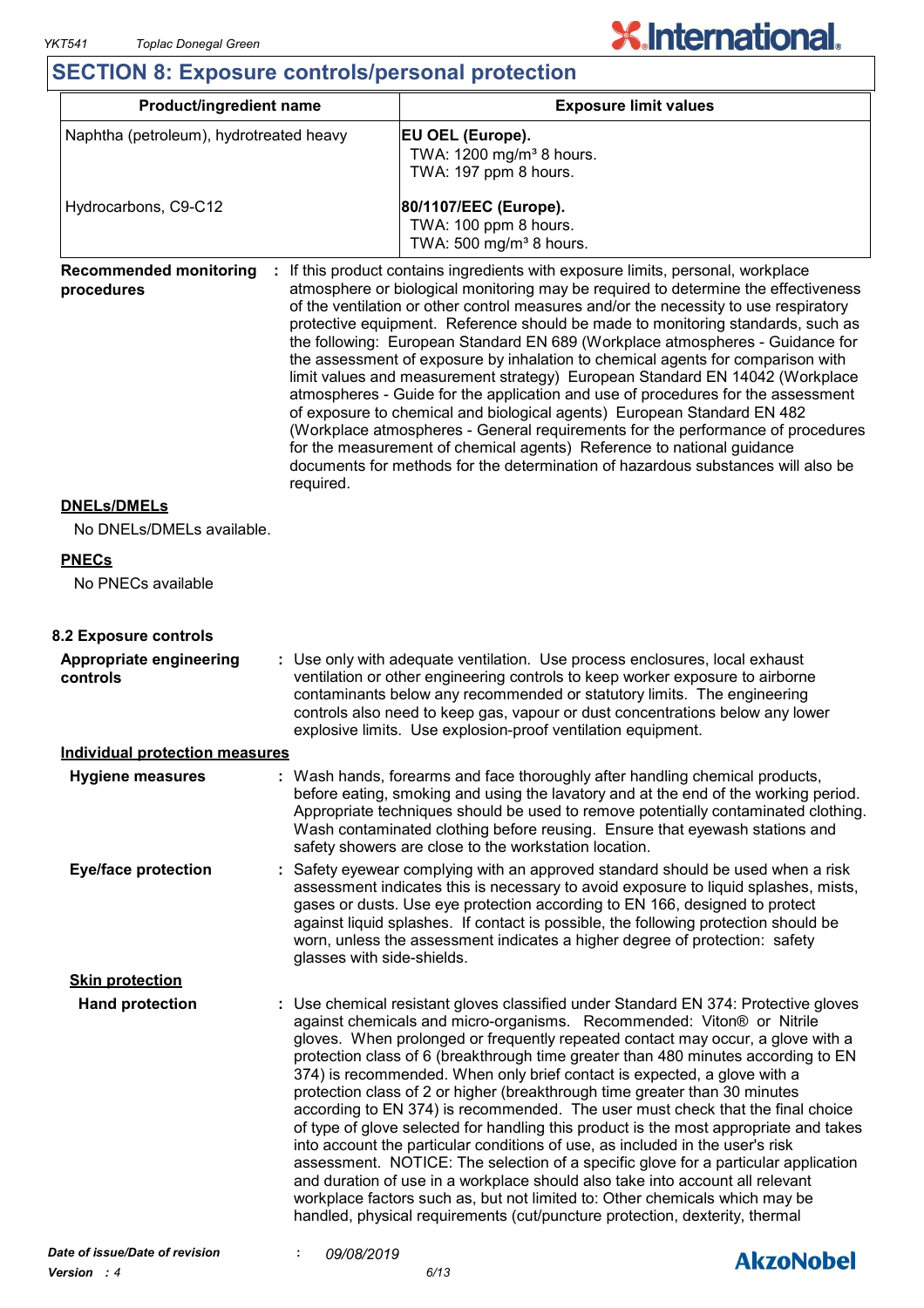|                                           | <b>SECTION 8: Exposure controls/personal protection</b>                                                                                                                                                                                                                                                                                                                                                                                                                                                                                                           |
|-------------------------------------------|-------------------------------------------------------------------------------------------------------------------------------------------------------------------------------------------------------------------------------------------------------------------------------------------------------------------------------------------------------------------------------------------------------------------------------------------------------------------------------------------------------------------------------------------------------------------|
|                                           | protection), potential body reactions to glove materials, as well as the instructions/<br>specifications provided by the glove supplier. Barrier creams may help to protect<br>the exposed areas of the skin but should not be applied once exposure has<br>occurred.                                                                                                                                                                                                                                                                                             |
| <b>Body protection</b>                    | : Personal protective equipment for the body should be selected based on the task<br>being performed and the risks involved and should be approved by a specialist<br>before handling this product. EN ISO 13688 When there is a risk of ignition from<br>static electricity, wear anti-static protective clothing. For the greatest protection<br>from static discharges, clothing should include anti-static overalls, boots and gloves.<br>Refer to European Standard EN 1149 for further information on material and design<br>requirements and test methods. |
| Other skin protection                     | : Appropriate footwear and any additional skin protection measures should be<br>selected based on the task being performed and the risks involved and should be<br>approved by a specialist before handling this product.                                                                                                                                                                                                                                                                                                                                         |
| <b>Respiratory protection</b>             | : Use a properly fitted, air-purifying or air-fed respirator complying with an approved<br>standard if a risk assessment indicates this is necessary according to EN529.<br>Respirator selection must be based on known or anticipated exposure levels, the<br>hazards of the product and the safe working limits of the selected respirator.                                                                                                                                                                                                                     |
| <b>Environmental exposure</b><br>controls | Emissions from ventilation or work process equipment should be checked to<br>ensure they comply with the requirements of environmental protection legislation.<br>In some cases, fume scrubbers, filters or engineering modifications to the process<br>equipment will be necessary to reduce emissions to acceptable levels.                                                                                                                                                                                                                                     |

# **SECTION 9: Physical and chemical properties**

## **Appearance 9.1 Information on basic physical and chemical properties**

| <b>Physical state</b>                                             | $:$ Liquid.                                                                                      |
|-------------------------------------------------------------------|--------------------------------------------------------------------------------------------------|
| Colour                                                            | : Green.                                                                                         |
| <b>Odour</b>                                                      | : Solvent.                                                                                       |
| <b>Odour threshold</b>                                            | : Not available.                                                                                 |
| рH                                                                | : Not applicable.                                                                                |
| <b>Melting point/freezing point</b>                               | : Not available.                                                                                 |
| Initial boiling point and<br>boiling range                        | : Lowest known value: 155 to 217°C (311 to 422.6°F)(Naphtha (petroleum),<br>hydrotreated heavy). |
| <b>Flash point</b>                                                | : Closed cup: $42^{\circ}$ C                                                                     |
| <b>Evaporation rate</b>                                           | : Not available.                                                                                 |
| Flammability (solid, gas)                                         | : Not available.                                                                                 |
| <b>Upper/lower flammability or</b><br>explosive limits            | : Greatest known range: Lower: 1.4% Upper: 7.6% (Naphtha (petroleum),<br>hydrotreated heavy)     |
| Vapour pressure                                                   | : Not available.                                                                                 |
| <b>Vapour density</b>                                             | : Not available.                                                                                 |
| <b>Relative density</b>                                           | : 0.96                                                                                           |
| Solubility(ies)                                                   | : Insoluble in the following materials: cold water.                                              |
| <b>Partition coefficient: n-octanol/: Not available.</b><br>water |                                                                                                  |
| <b>Auto-ignition temperature</b>                                  | : Not available.                                                                                 |
| <b>Decomposition temperature</b>                                  | : Not available.                                                                                 |
| <b>Viscosity</b>                                                  | : Kinematic (room temperature): 338 mm <sup>2</sup> /s                                           |
| <b>Explosive properties</b>                                       | : Not available.                                                                                 |
| <b>Oxidising properties</b>                                       | : Not available.                                                                                 |
|                                                                   |                                                                                                  |

# **9.2 Other information**

| No additional information. |  |
|----------------------------|--|
|                            |  |

# **AkzoNobel**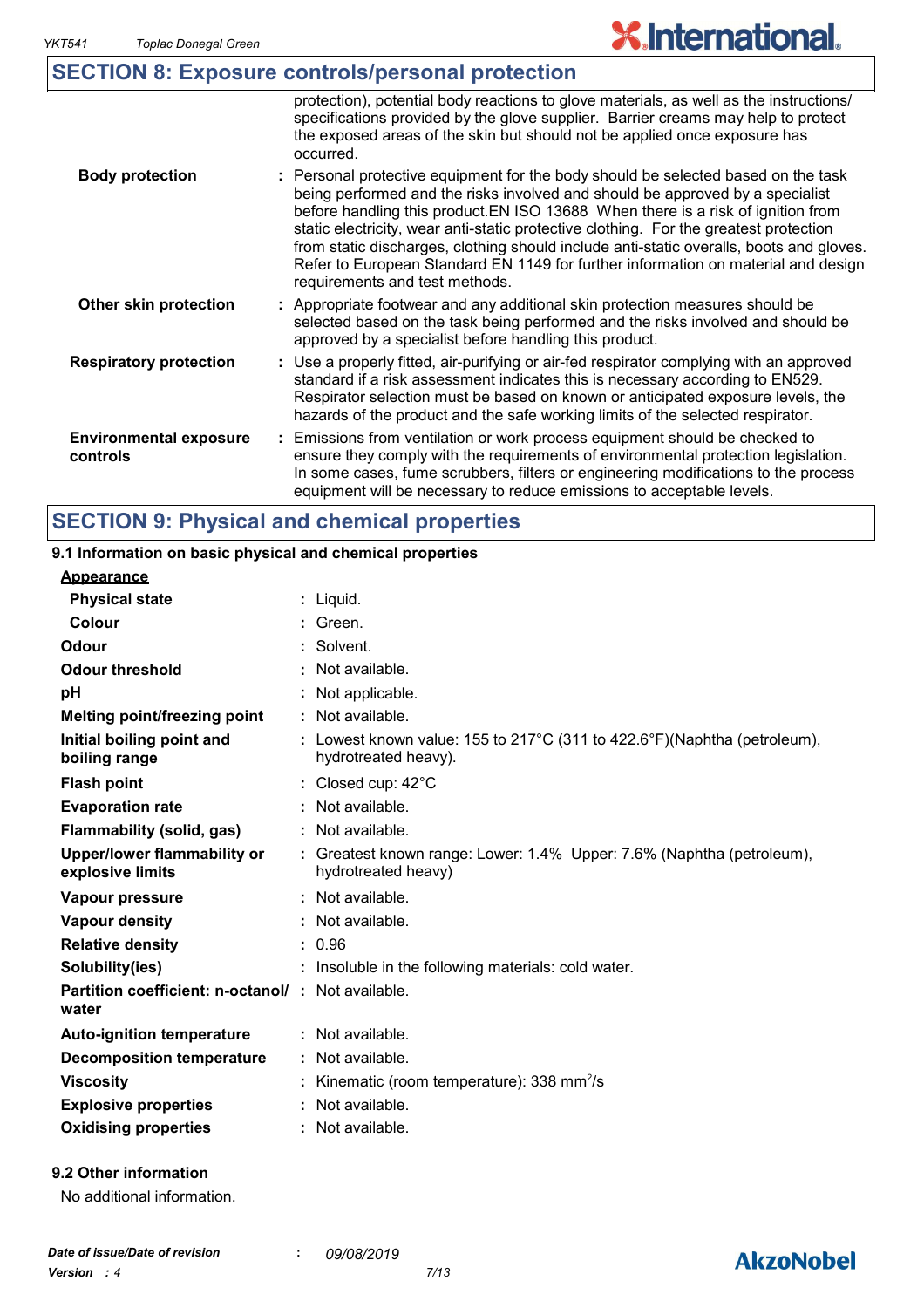# **10.6 Hazardous decomposition products 10.4 Conditions to avoid** : Avoid all possible sources of ignition (spark or flame). Do not pressurise, cut, weld, braze, solder, drill, grind or expose containers to heat or sources of ignition. Under normal conditions of storage and use, hazardous decomposition products **:** should not be produced. **10.2 Chemical stability** Reactive or incompatible with the following materials: oxidizing materials **: 10.5 Incompatible materials : 10.3 Possibility of hazardous reactions :** Under normal conditions of storage and use, hazardous reactions will not occur. **SECTION 10: Stability and reactivity 10.1 Reactivity :** No specific test data related to reactivity available for this product or its ingredients.

# **SECTION 11: Toxicological information**

#### **11.1 Information on toxicological effects**

#### **Acute toxicity**

| <b>Product/ingredient name</b>             | Result       | <b>Species</b> | <b>Dose</b> | <b>Exposure</b> |
|--------------------------------------------|--------------|----------------|-------------|-----------------|
| Naphtha (petroleum),<br>hydrotreated heavy | ILD50 Oral   | Rat            | 6000 mg/kg  |                 |
| l 2-butanone oxime                         | ILD50 Dermal | Rat            | 1001 mg/kg  |                 |

### **Conclusion/Summary :** Not available.

#### **Irritation/Corrosion**

| Product/ingredient name                          | <b>Result</b>          | <b>Species</b> | <b>Score</b>             | <b>Exposure</b>    | <b>Observation</b> |
|--------------------------------------------------|------------------------|----------------|--------------------------|--------------------|--------------------|
| 2-butanone oxime                                 | Eyes - Severe irritant | Rabbit         | $\overline{\phantom{0}}$ | 100<br>microliters |                    |
| <b>Conclusion/Summary</b>                        | $:$ Not available.     |                |                          |                    |                    |
| <b>Sensitisation</b>                             |                        |                |                          |                    |                    |
| <b>Conclusion/Summary</b>                        | $:$ Not available.     |                |                          |                    |                    |
| <b>Mutagenicity</b>                              |                        |                |                          |                    |                    |
| <b>Conclusion/Summary</b>                        | $:$ Not available.     |                |                          |                    |                    |
| Carcinogenicity                                  |                        |                |                          |                    |                    |
| <b>Conclusion/Summary</b>                        | : Not available.       |                |                          |                    |                    |
| <b>Reproductive toxicity</b>                     |                        |                |                          |                    |                    |
| <b>Conclusion/Summary</b>                        | : Not available.       |                |                          |                    |                    |
| <b>Teratogenicity</b>                            |                        |                |                          |                    |                    |
| <b>Conclusion/Summary</b>                        | : Not available.       |                |                          |                    |                    |
| Specific target organ toxicity (single exposure) |                        |                |                          |                    |                    |

| Product/ingredient name                                 | Category   | Route of<br>exposure | <b>Target organs</b> |
|---------------------------------------------------------|------------|----------------------|----------------------|
| Hydrocarbons, C9-C12                                    | Category 3 | Not applicable.      | Narcotic effects     |
| Cusalfie toppet conce to violet from enterial concerned |            |                      |                      |

#### **Specific target organ toxicity (repeated exposure)**

| Product/ingredient name | Category   | <b>Route of</b><br>exposure | <b>Target organs</b>            |
|-------------------------|------------|-----------------------------|---------------------------------|
| Hydrocarbons, C9-C12    | Category 1 | <b>Inhalation</b>           | central nervous<br>system (CNS) |

**Aspiration hazard**

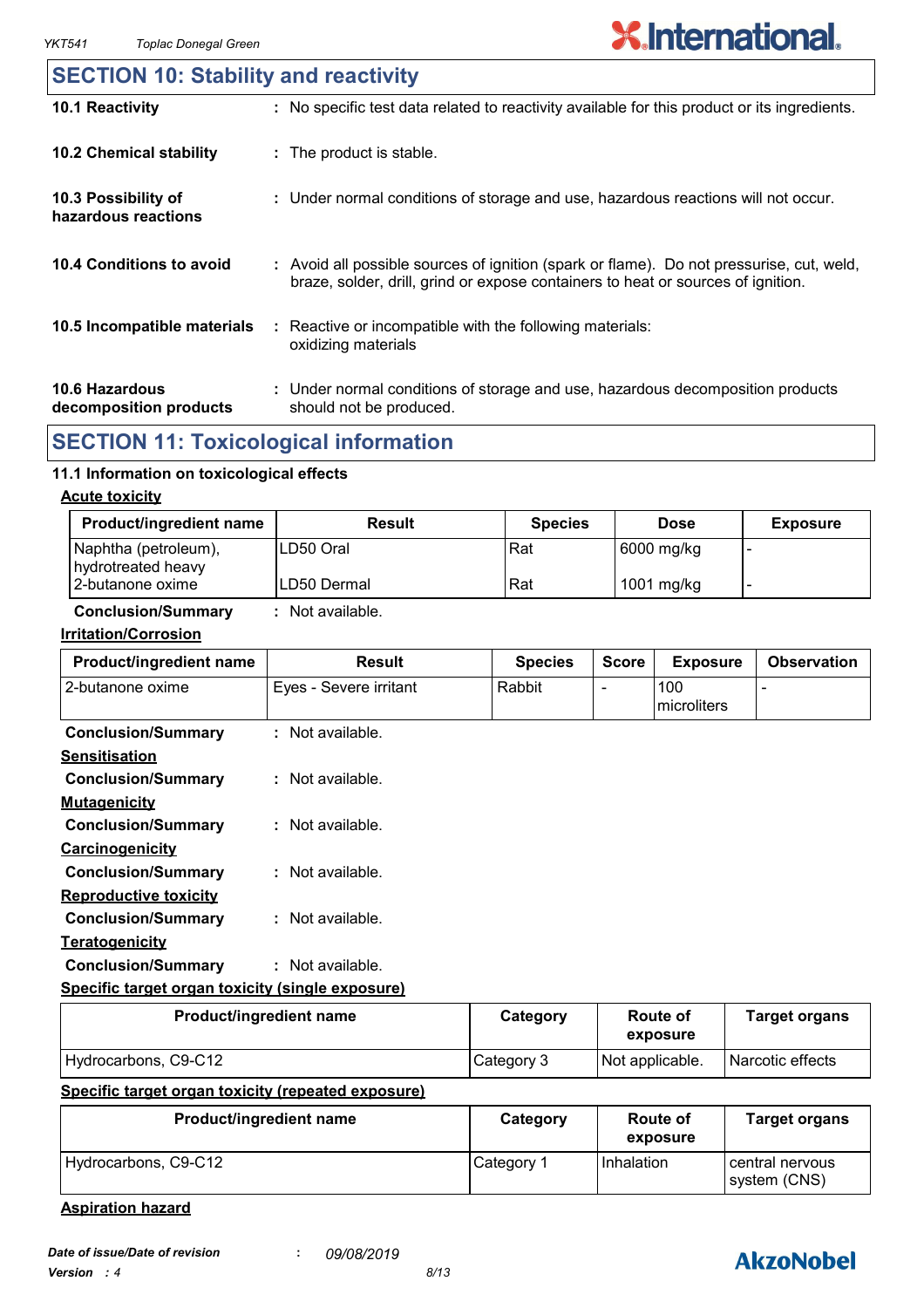# **SECTION 11: Toxicological information**

| <b>Product/ingredient name</b>          | <b>Result</b>                         |
|-----------------------------------------|---------------------------------------|
| Naphtha (petroleum), hydrotreated heavy | <b>ASPIRATION HAZARD - Category 1</b> |
| Hydrocarbons, C9-C12                    | <b>ASPIRATION HAZARD - Category 1</b> |

| <b>Information on likely routes : Not available.</b><br>of exposure |                                                                                                                                                                               |
|---------------------------------------------------------------------|-------------------------------------------------------------------------------------------------------------------------------------------------------------------------------|
| <b>Potential acute health effects</b>                               |                                                                                                                                                                               |
| Eye contact                                                         | : No known significant effects or critical hazards.                                                                                                                           |
| <b>Inhalation</b>                                                   | : Exposure to decomposition products may cause a health hazard. Serious effects<br>may be delayed following exposure.                                                         |
| <b>Skin contact</b>                                                 | : Defatting to the skin. May cause skin dryness and irritation.                                                                                                               |
| Ingestion                                                           | : No known significant effects or critical hazards.                                                                                                                           |
|                                                                     | Symptoms related to the physical, chemical and toxicological characteristics                                                                                                  |
| Eye contact                                                         | : No specific data.                                                                                                                                                           |
| <b>Inhalation</b>                                                   | : Adverse symptoms may include the following:<br>headache<br>drowsiness/fatigue<br>dizziness/vertigo<br>muscle weakness<br>unconsciousness                                    |
| <b>Skin contact</b>                                                 | : Adverse symptoms may include the following:<br>irritation<br>dryness<br>cracking                                                                                            |
| Ingestion                                                           | : No specific data.                                                                                                                                                           |
| <b>Short term exposure</b><br><b>Potential immediate</b>            | Delayed and immediate effects as well as chronic effects from short and long-term exposure<br>: Not available.                                                                |
| effects                                                             |                                                                                                                                                                               |
| <b>Potential delayed effects</b>                                    | : Not available.                                                                                                                                                              |
| Long term exposure<br><b>Potential immediate</b><br>effects         | : Not available.                                                                                                                                                              |
| <b>Potential delayed effects : Not available.</b>                   |                                                                                                                                                                               |
| <u>Potential chronic health effects</u><br>Not available.           |                                                                                                                                                                               |
| <b>Conclusion/Summary</b>                                           | : Not available.                                                                                                                                                              |
| General                                                             | May cause damage to organs through prolonged or repeated exposure. Prolonged<br>or repeated contact can defat the skin and lead to irritation, cracking and/or<br>dermatitis. |
| Carcinogenicity                                                     | : No known significant effects or critical hazards.                                                                                                                           |
| <b>Mutagenicity</b>                                                 | : No known significant effects or critical hazards.                                                                                                                           |
| <b>Teratogenicity</b>                                               | : No known significant effects or critical hazards.                                                                                                                           |
| <b>Developmental effects</b>                                        | : No known significant effects or critical hazards.                                                                                                                           |
| <b>Fertility effects</b>                                            | : No known significant effects or critical hazards.                                                                                                                           |
| <b>Other information</b>                                            | : Not available.                                                                                                                                                              |

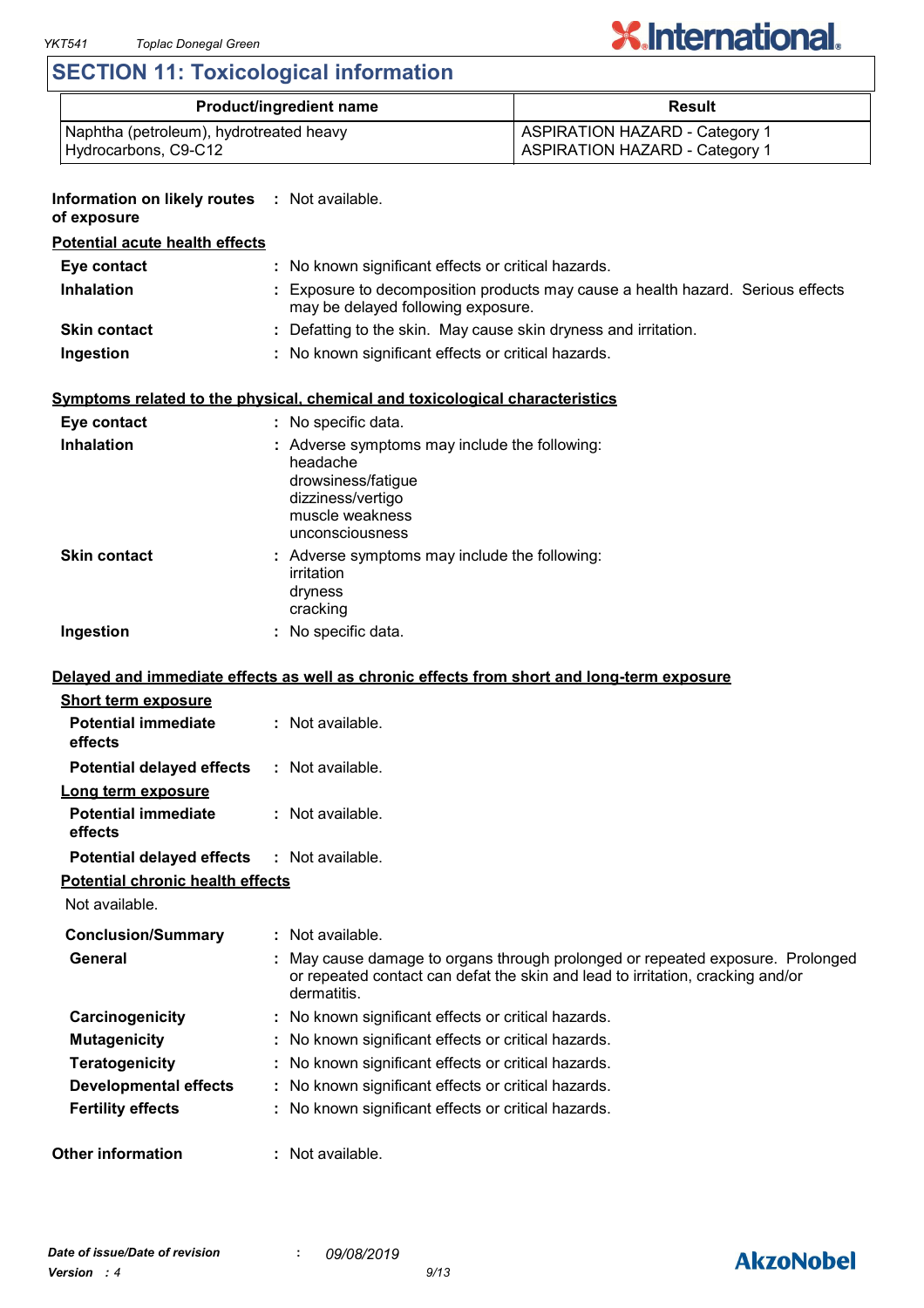# **SECTION 12: Ecological information**

### **12.1 Toxicity**

| <b>Product/ingredient name</b> | <b>Result</b>                                   | <b>Species</b>             | <b>Exposure</b> |
|--------------------------------|-------------------------------------------------|----------------------------|-----------------|
| 12-butanone oxime              | Acute LC50 843000 to 914000 µg/l<br>Fresh water | Fish - Pimephales promelas | I96 hours       |
| <b>Conclusion/Summary</b>      | Not available.                                  |                            |                 |

### **12.2 Persistence and degradability**

| <b>Conclusion/Summary</b>      | Not available.           |                   |                  |
|--------------------------------|--------------------------|-------------------|------------------|
| <b>Product/ingredient name</b> | <b>Aquatic half-life</b> | <b>Photolysis</b> | Biodegradability |
| Hydrocarbons, C9-C12           | $\overline{\phantom{0}}$ |                   | Not readily      |

#### **12.3 Bioaccumulative potential**

| <b>Product/ingredient name</b>             | ⊺LoɑP <sub>ow</sub> | <b>BCF</b>                  | <b>Potential</b> |
|--------------------------------------------|---------------------|-----------------------------|------------------|
| Naphtha (petroleum),<br>hydrotreated heavy |                     | 110 to 2500                 | high             |
| Hydrocarbons, C9-C12<br>2-butanone oxime   | 0.63                | 110 to 2500<br>15.011872336 | high<br>low      |

#### **12.4 Mobility in soil**

| Soil/water partition<br>coefficient $(K_{oc})$ | : Not available. |
|------------------------------------------------|------------------|
|                                                |                  |
| <b>Mobility</b>                                | : Not available. |

### **12.5 Results of PBT and vPvB assessment**

| <b>PBT</b> | : Not applicable. |
|------------|-------------------|
| vPvB       | : Not applicable. |

**12.6 Other adverse effects** : No known significant effects or critical hazards.

# **SECTION 13: Disposal considerations**

The information in this section contains generic advice and guidance. The list of Identified Uses in Section 1 should be consulted for any available use-specific information provided in the Exposure Scenario(s).

#### **13.1 Waste treatment methods**

| <b>Product</b>             |                                                                                                                                                                                                                                                                                                                                                                                                                                                                                                                                                     |
|----------------------------|-----------------------------------------------------------------------------------------------------------------------------------------------------------------------------------------------------------------------------------------------------------------------------------------------------------------------------------------------------------------------------------------------------------------------------------------------------------------------------------------------------------------------------------------------------|
| <b>Methods of disposal</b> | : The generation of waste should be avoided or minimised wherever possible.<br>Disposal of this product, solutions and any by-products should at all times comply<br>with the requirements of environmental protection and waste disposal legislation<br>and any regional local authority requirements.<br>Dispose of surplus and non-recyclable products via a licensed waste disposal<br>contractor. Waste should not be disposed of untreated to the sewer unless fully<br>compliant with the requirements of all authorities with jurisdiction. |
| <b>Hazardous waste</b>     | : The classification of the product may meet the criteria for a hazardous waste.                                                                                                                                                                                                                                                                                                                                                                                                                                                                    |

**European waste catalogue (EWC)**

| ∣Code number                            | <b>Waste designation</b>                                                                                                                                                                                                                      |
|-----------------------------------------|-----------------------------------------------------------------------------------------------------------------------------------------------------------------------------------------------------------------------------------------------|
| EWC 08 01 11*                           | waste paint and varnish containing organic solvents or other hazardous substances                                                                                                                                                             |
| Packaging<br><b>Methods of disposal</b> | : Dispose of containers contaminated by the product in accordance with local or<br>national legal provisions. This material and its container must be disposed of as<br>hazardous waste. Dispose of via a licensed waste disposal contractor. |

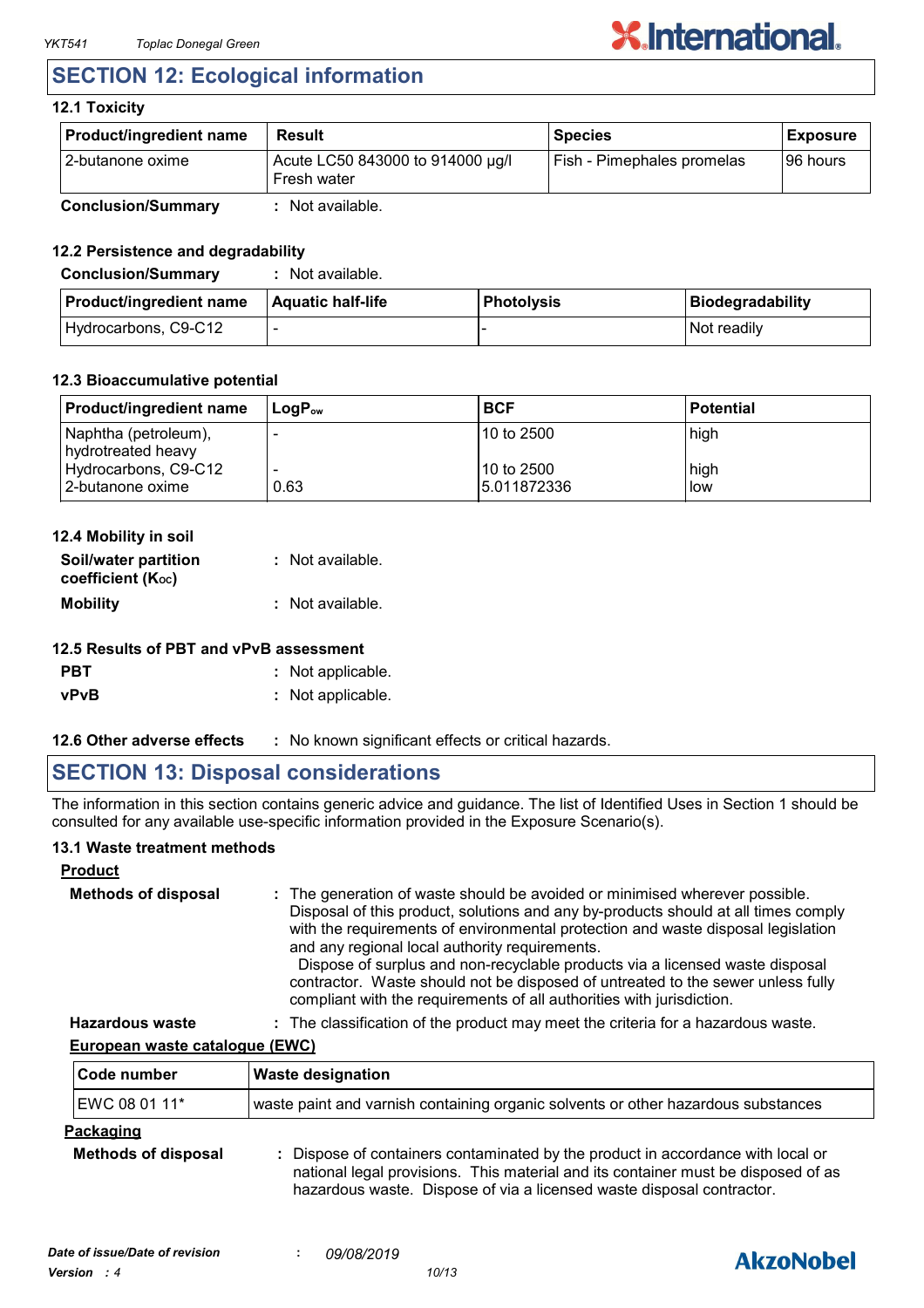# **SECTION 13: Disposal considerations**

**Special precautions :** This material and its container must be disposed of in a safe way. Care should be taken when handling emptied containers that have not been cleaned or rinsed out. Empty containers or liners may retain some product residues. Vapour from product residues may create a highly flammable or explosive atmosphere inside the container. Do not cut, weld or grind used containers unless they have been cleaned thoroughly internally. Avoid dispersal of spilt material and runoff and contact with soil, waterways, drains and sewers.

# **SECTION 14: Transport information**

|                                    | <b>ADR/RID</b>                                                      | <b>IMDG</b>    | <b>IATA</b>    |
|------------------------------------|---------------------------------------------------------------------|----------------|----------------|
| 14.1 UN number                     | <b>UN1263</b>                                                       | <b>UN1263</b>  | <b>UN1263</b>  |
| 14.2 UN proper<br>shipping name    | <b>PAINT</b>                                                        | <b>PAINT</b>   | <b>PAINT</b>   |
| 14.3 Transport<br>hazard class(es) | $\mathbf{3}$                                                        | 3              | $\mathbf{3}$   |
| 14.4 Packing<br>group              | $\mathbf{III}$                                                      | $\mathbf{III}$ | $\mathbf{III}$ |
| 14.5<br>Environmental<br>hazards   | No.                                                                 | No.            | No.            |
| <b>Additional</b><br>information   | <b>Special provisions</b><br>640 (E)<br><b>Tunnel code</b><br>(D/E) |                | -              |

**IMDG Code Segregation group :** Not applicable.

**14.6 Special precautions for : Transport within user's premises:** always transport in closed containers that are **user** upright and secure. Ensure that persons transporting the product know what to do in the event of an accident or spillage.

| 14.7 Transport in bulk         | : Not available. |
|--------------------------------|------------------|
| according to Annex II of       |                  |
| <b>Marpol and the IBC Code</b> |                  |

# **SECTION 15: Regulatory information**

**15.1 Safety, health and environmental regulations/legislation specific for the substance or mixture EU Regulation (EC) No. 1907/2006 (REACH)**

## **Annex XIV - List of substances subject to authorisation**

#### **Annex XIV**

## **Substances of very high concern**

None of the components are listed.

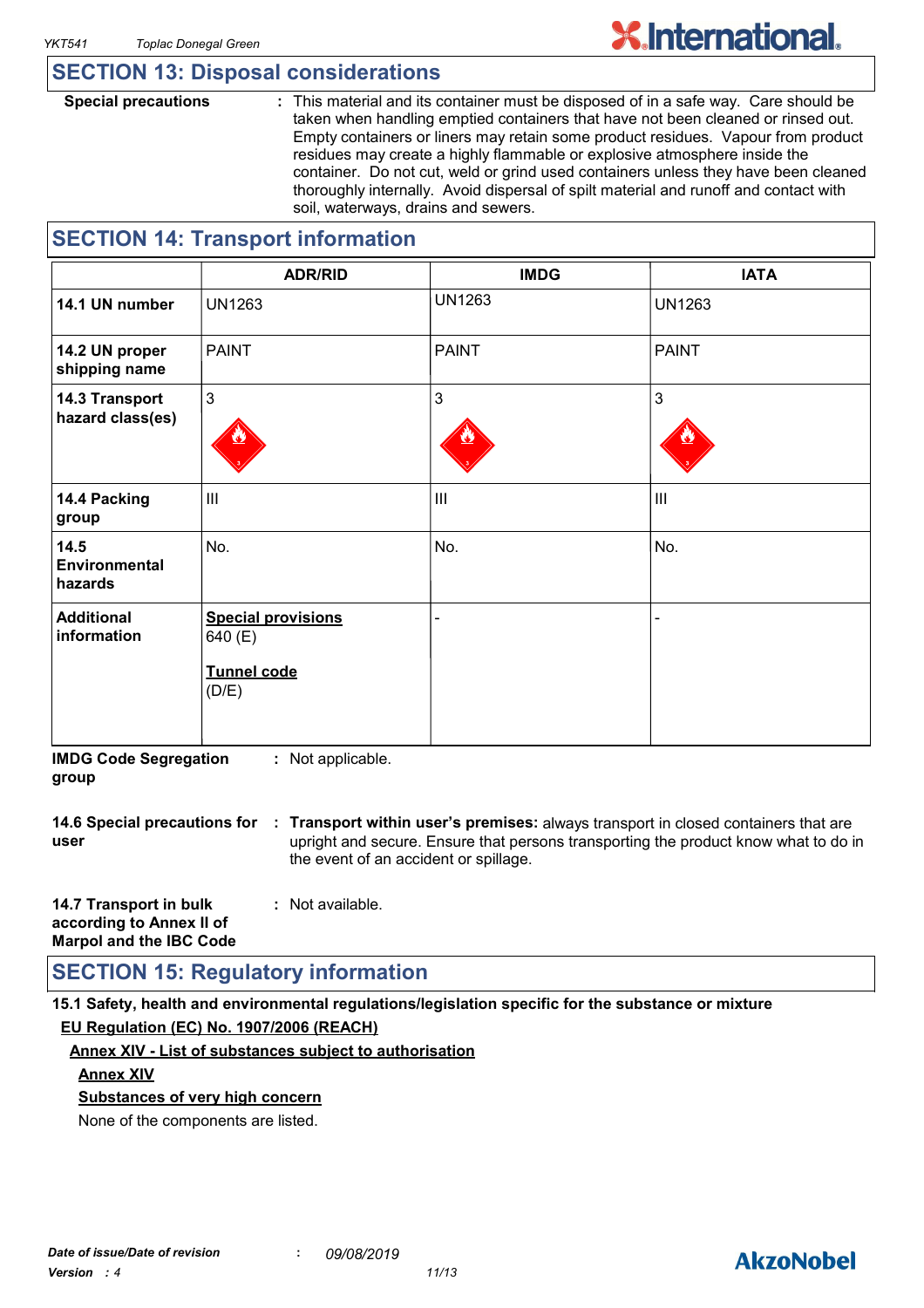# **SECTION 15: Regulatory information**

| <b>Annex XVII - Restrictions</b>                                     | : Not applicable. |  |
|----------------------------------------------------------------------|-------------------|--|
| on the manufacture,                                                  |                   |  |
| placing on the market                                                |                   |  |
| and use of certain                                                   |                   |  |
| dangerous substances,                                                |                   |  |
| mixtures and articles                                                |                   |  |
| Other EU regulations                                                 |                   |  |
| <b>Europe inventory</b>                                              | : Not determined. |  |
| <u>Special packaging requirements</u>                                |                   |  |
| <b>Containers to be fitted</b><br>with child-resistant<br>fastenings | : Not applicable. |  |
| <b>Tactile warning of danger</b> : Yes, applicable.                  |                   |  |
|                                                                      |                   |  |

| <b>Product/ingredient name Carcinogenic</b> | <b>leffects</b> | Mutagenic effects | Developmental<br><b>effects</b> | <b>Fertility effects</b> |
|---------------------------------------------|-----------------|-------------------|---------------------------------|--------------------------|
| I2-butanone oxime                           | Carc. 2. H351   |                   |                                 |                          |

### **Ozone depleting substances (1005/2009/EU)**

Not listed.

#### **Prior Informed Consent (PIC) (649/2012/EU)**

Not listed.

#### **National regulations**

- **References :** Conforms to Regulation (EC) No. 1907/2006 (REACH), Annex II and Regulation (EC) No. 1272/2008 (CLP)
- **15.2 Chemical safety**

**:** No Chemical Safety Assessment has been carried out.

**assessment**

# **SECTION 16: Other information**

 $\nabla$  Indicates information that has changed from previously issued version.

| <b>Abbreviations and</b> | : ATE = Acute Toxicity Estimate                                               |
|--------------------------|-------------------------------------------------------------------------------|
| acronyms                 | CLP = Classification, Labelling and Packaging Regulation [Regulation (EC) No. |
|                          | 1272/2008]                                                                    |
|                          | DMEL = Derived Minimal Effect Level                                           |
|                          | DNEL = Derived No Effect Level                                                |
|                          | EUH statement = CLP-specific Hazard statement                                 |
|                          | PBT = Persistent, Bioaccumulative and Toxic                                   |
|                          | PNEC = Predicted No Effect Concentration                                      |
|                          | <b>RRN = REACH Registration Number</b>                                        |
|                          | vPvB = Very Persistent and Very Bioaccumulative                               |

#### **Procedure used to derive the classification according to Regulation (EC) No. 1272/2008 [CLP/GHS]**

| <b>Classification</b>                        |                                                                                                                                                                                                            | <b>Justification</b>                                                                                                                                                                                                                                                                                                                                                                                                            |
|----------------------------------------------|------------------------------------------------------------------------------------------------------------------------------------------------------------------------------------------------------------|---------------------------------------------------------------------------------------------------------------------------------------------------------------------------------------------------------------------------------------------------------------------------------------------------------------------------------------------------------------------------------------------------------------------------------|
| Flam. Liq. 3, H226<br><b>STOT RE 2, H373</b> |                                                                                                                                                                                                            | On basis of test data<br>Calculation method                                                                                                                                                                                                                                                                                                                                                                                     |
| Full text of abbreviated H<br>statements     | H <sub>226</sub><br>H <sub>304</sub><br>H <sub>312</sub><br>H <sub>317</sub><br>H <sub>318</sub><br>H <sub>336</sub><br>H <sub>351</sub><br>H372 (central nervous<br>system (CNS))<br>(inhalation)<br>H373 | Flammable liquid and vapour.<br>May be fatal if swallowed and enters airways.<br>Harmful in contact with skin.<br>May cause an allergic skin reaction.<br>Causes serious eye damage.<br>May cause drowsiness or dizziness.<br>Suspected of causing cancer.<br>Causes damage to organs through prolonged or<br>repeated exposure if inhaled. (central nervous system<br>(CNS)<br>May cause damage to organs through prolonged or |
| Date of issue/Date of revision<br>$\cdots$   | 09/08/2019<br>10110                                                                                                                                                                                        | <b>AkzoNobel</b>                                                                                                                                                                                                                                                                                                                                                                                                                |